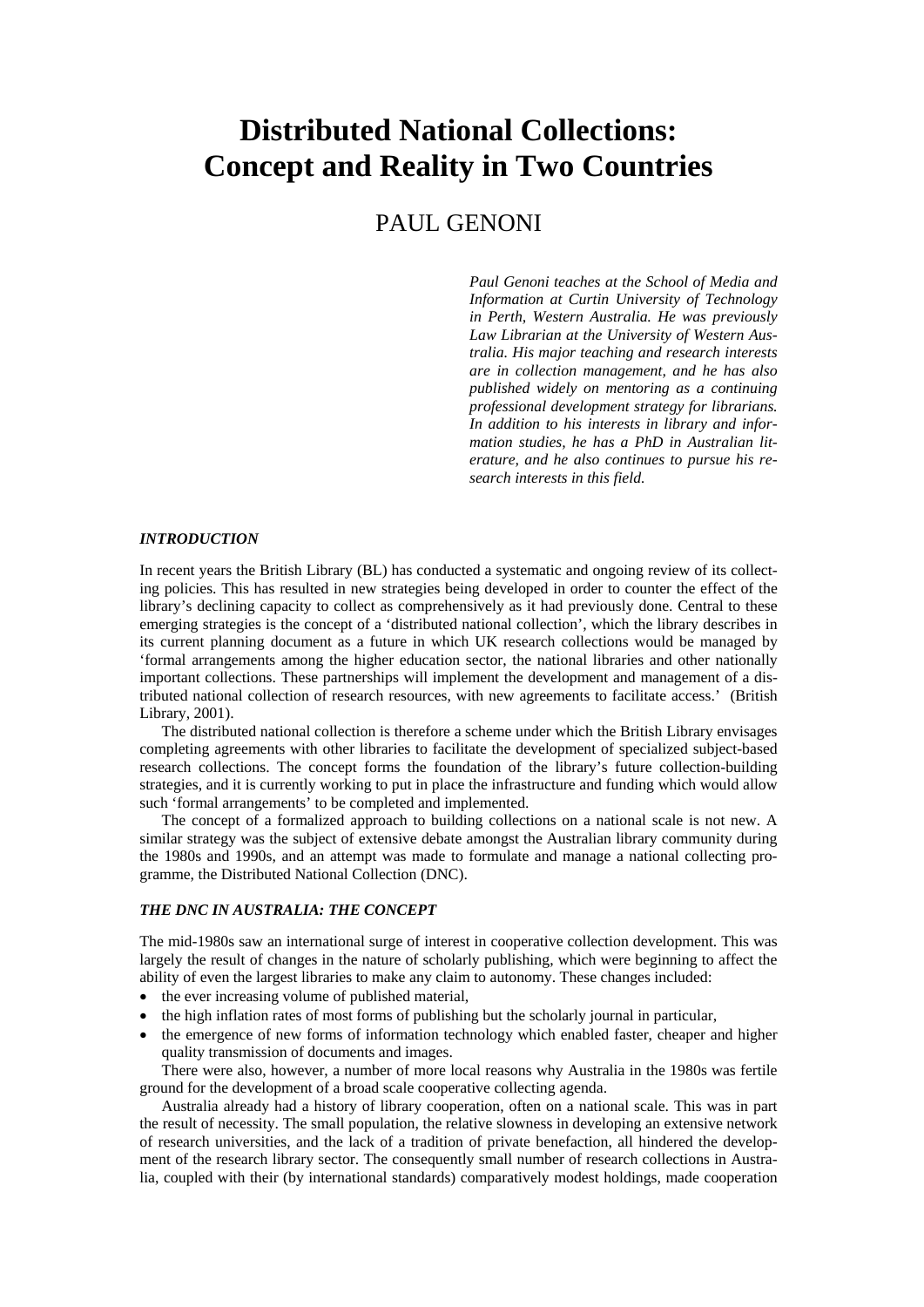imperative. Although even the largest research libraries have had to concede that complete independence with regard to satisfying information needs is now impossible, it has never been a realistic goal in Australia. Australian libraries have long recognized that they must cooperate in order to optimize their services to researchers, and they have needed to go beyond the forms of regional cooperation that have sufficed elsewhere.

Traditionally this has been achieved through interlibrary loans. Australia has a long record of providing interlibrary lending or copying through a variety of formal and informal networks, and Australian libraries were early and prolific adopters of technologies designed to provide for the rapid transfer of information. They have also been keen, however, to explore cooperation in collection development as a means of providing improved services.

When it came to developing a national system of cooperative collecting, the relatively small number and size of its research libraries provided Australia with an advantage. Firstly, it made the task of reaching agreement on matters to do with broad-based cooperation somewhat easier, and secondly, the nation was well placed to develop the bibliographic infrastructure which made the development of cooperative collecting possible. Of particular importance was the early development of effective national union catalogues. The *National Union Catalogue of Serials* (NUCOS), covering the holdings of most of the country's research collections, had been first published in 1963 (formerly as *Scientific Serials in Australian Libraries* and *Serials in Australian Libraries: Social Sciences and Humanities*), and a companion publication, the *National Union Catalogue of Monographs*, had been available on microfilm since 1976. These union catalogues fostered not only a culture of resource sharing, but also a considered and 'distributed' approach to selection prior to the attempted implementation of a more formal scheme.

The existing union catalogues also provided the foundation for the early development of an electronic database of the holdings of the nation's major collections. Commencing in 1981, the Australian Bibliographic Network (ABN) was operated by the National Library of Australia (NLA) with a management committee representing a wide range of Australian libraries. It received cataloguing records and holdings information not only from the National, state and academic libraries, but also from many special and even public libraries. It also included records loaded from national bibliographic agencies such as those in the BL and the Library of Congress. The result was that although ABN was conceived primarily as a shared cataloguing resource, it developed into a *de facto* – but nonetheless impressive national bibliographic database. It was therefore a potentially powerful tool as a foundation for cooperative collecting activity.

Another factor that influenced the development of a national approach to collecting was that the Australian resource sharing system lacked a dominant provider such as the British Library Document Supply Centre. The Australian interlibrary supply network was (and is) truly distributed. The National Library has occasionally toyed with more ambitious plans, but has generally been a library of last, rather than first, resort. Indeed, given the gradual decline of its collecting capacity, the NLA is now just one more library in a network of providers.

There also persisted in Australia a belief that the nation should be as self-sufficient as possible with regard to its information needs. Many Australians remembered all too clearly the experience of World War II, when Australia had been very nearly isolated by enemy action, and even in the 1980s the transfer of information from international providers remained time consuming and expensive. There were therefore reasons relating to security and independence as to why Australia was concerned with information self-sufficiency.

The growing Australian interest in cooperative collection development during the 1980s was fed by the promotion of the Conspectus methodology as a means of evaluating, recording and comparing collections across broad subject categories. Conspectus data potentially provided information about the existence of collections, irrespective of whether they were catalogued or represented in union lists. As such it appealed as a further source of information which could fulfil the preconditions necessary for cooperative collecting on a national scale.

#### **The DNC defined**

The watershed year for the DNC in Australia was 1988, during which two key meetings were held that created the basis for a more formalized approach to national collecting. The first of these was the RLG Conspectus and Collection Evaluation Seminar, held in Sydney in August, and the second was the Australian Libraries Summit, held in Canberra in October.

At these meetings the NLA emerged as a strong advocate of the use of Conspectus as the foundation for the 'national co-ordination of collection development' (Wainwright, 1989, p.17). At the time, the NLA had a particular reason to be interested in the development of a national collecting agenda. It was then midway through the process of restructuring its collection development plan, and it was be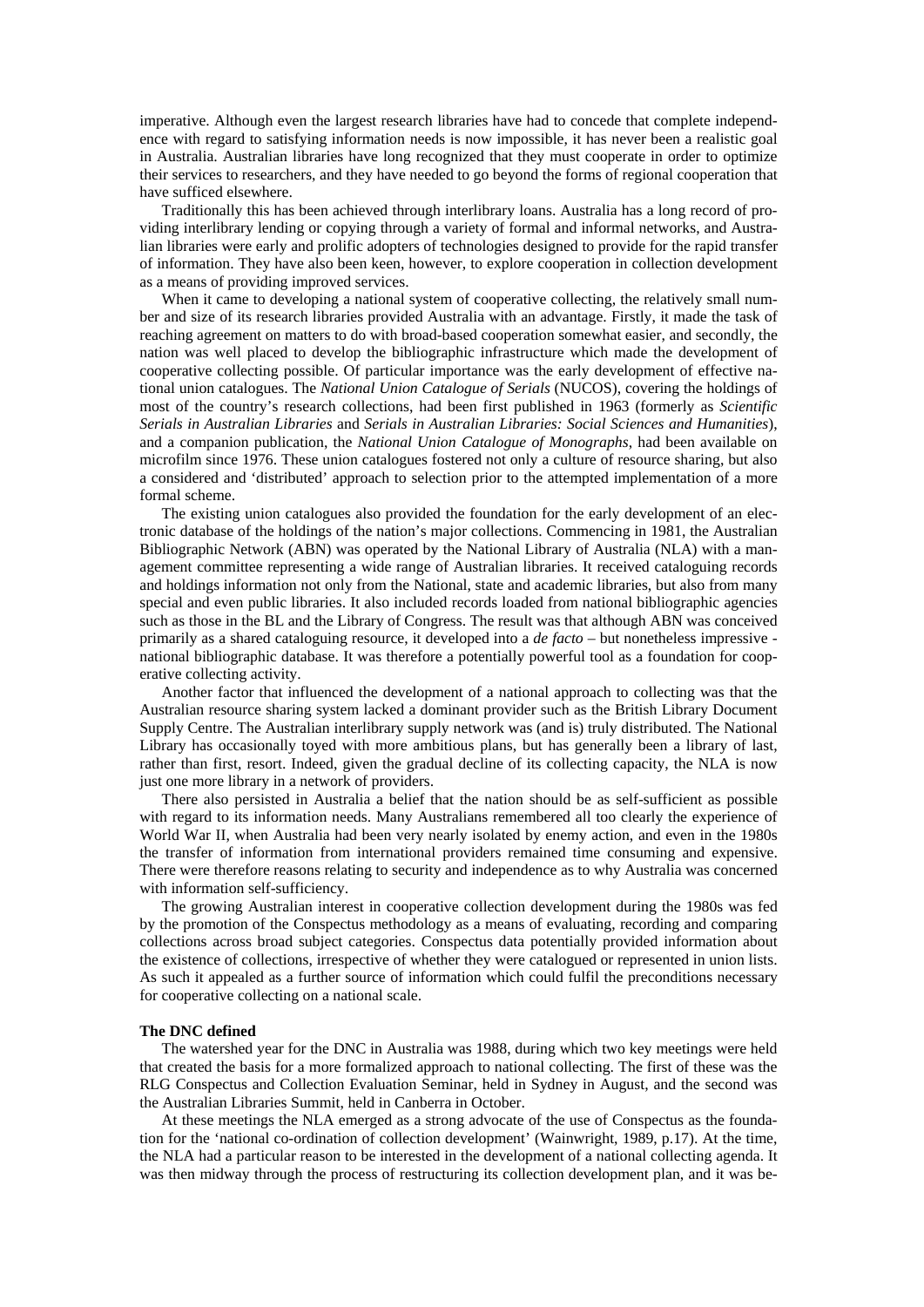coming increasingly apparent that it would no longer be able to support its previous levels of collecting, particularly with regard to non-Australian material. The implementation of a national approach to collecting therefore offered a means whereby this responsibility could potentially be shared among the nation's research libraries.

It was at the Australian Libraries Summit that the term 'distributed national collection' (albeit initially without the capitals) began to be used, and the resolutions emerging from the summit made a first attempt to define what soon became the DNC. Resolution AA1 recommended 'That the following principles of a national collection be accepted:

- 'a. aggregation of all library collections in Australia whether in the public or private sector,
- 'b. comprehensive in relation to Australia,
- 'c. selective in relation to the rest of the world as present and future needs require,
- 'd. adequately recorded and readily accessible.' (Australian Libraries Summit, 1988, p.11)

Although this definition was later refined, the core elements remained fundamentally unaltered. That is, the nation's libraries were to be viewed as holding one, national collection, which could be developed in the interests of all library users. Ideally, it would be a collection that could be subject to the usual disciplines of planning, development and management that apply to the collection of a single library.

#### **Conspectus**

It was envisaged that the DNC would be underpinned not only by ABN, but also by the development of a stand-alone database to record Conspectus data from at least the country's research libraries. In its most developed form the DNC would potentially require libraries to enter into formal agreements to maintain prescribed levels of support for particular subject areas, and the transfer of existing collections between libraries to consolidate national collections of excellence.

From the beginning there was dispute as to how adaptable Conspectus would be to the Australian situation. The arguments by the opponents to Conspectus were of two types. Some argued that it was of much more value in the USA, with its far more developed network of research libraries, and that Australia should put energy and resources into further development of the national bibliographic database. Others believed that it was 'too American' in its description of some subjects, and that it would need substantial revision for those subject areas to be usable in Australia.

Nevertheless the Australian Libraries Summit in 1988 passed a resolution calling for a 'national working party … to determine an Australian version of conspectus by September 1989 and to conduct a pilot test of the method determined and to recommend priorities for application.' (Australian Libraries Summit, 1988, p.12). As a result of this recommendation a National Task Force on Conspectus was created. When the Taskforce finally reported in late 1989, it included recommendations that:

• Australia should adopt the form of Conspectus developed overseas rather then develop a new method. The Dewey-based Pacific North-Western (PNW) version was chosen as being more suitable for use in Australia than the Library of Congress-based RLG version.

• Some small alterations to this method would be necessary to make it useable in Australia, but these alterations should be kept to a minimum.

• An online Conspectus database be established, to be jointly supported by the National Library of Australia and the Australian Council of Libraries and Information Services.

Thereafter things moved quickly – for a while at least. In 1990 a National Conspectus Officer was appointed to the staff of the NLA. In February 1991 a draft version of the Australian Conspectus Manual was published, and later that year the National Conspectus Database was established at the NLA. In August 1992 the final version of the *Australian Conspectus manual* was published.

Another watershed meeting in the development of the DNC was a national colloquium that took place in 1993, at which the responsibility for overseeing its development was handed to the NLA. The library soon after created the DNC Office to manage the scheme. In order to implement it, a series of objectives was created, under five headings: collecting, bibliographic control, preservation, access, and national coordination.

With an office operating from the NLA to manage the implementation, which was in turn guided by the broad goal of implementing a national collection and the objectives specified under the five activity areas, there was widespread optimism surrounding the DNC following the 1993 Colloquium.

#### *THE DNC IN AUSTRALIA: THE REALITY*

Despite this early optimism and some ongoing activity in the following years, by the end of the decade the DNC was widely perceived to have 'failed'. The reasons for this have been examined at greater length elsewhere (Byrne, 1997; Genoni, 2001), but some are worth revisiting briefly.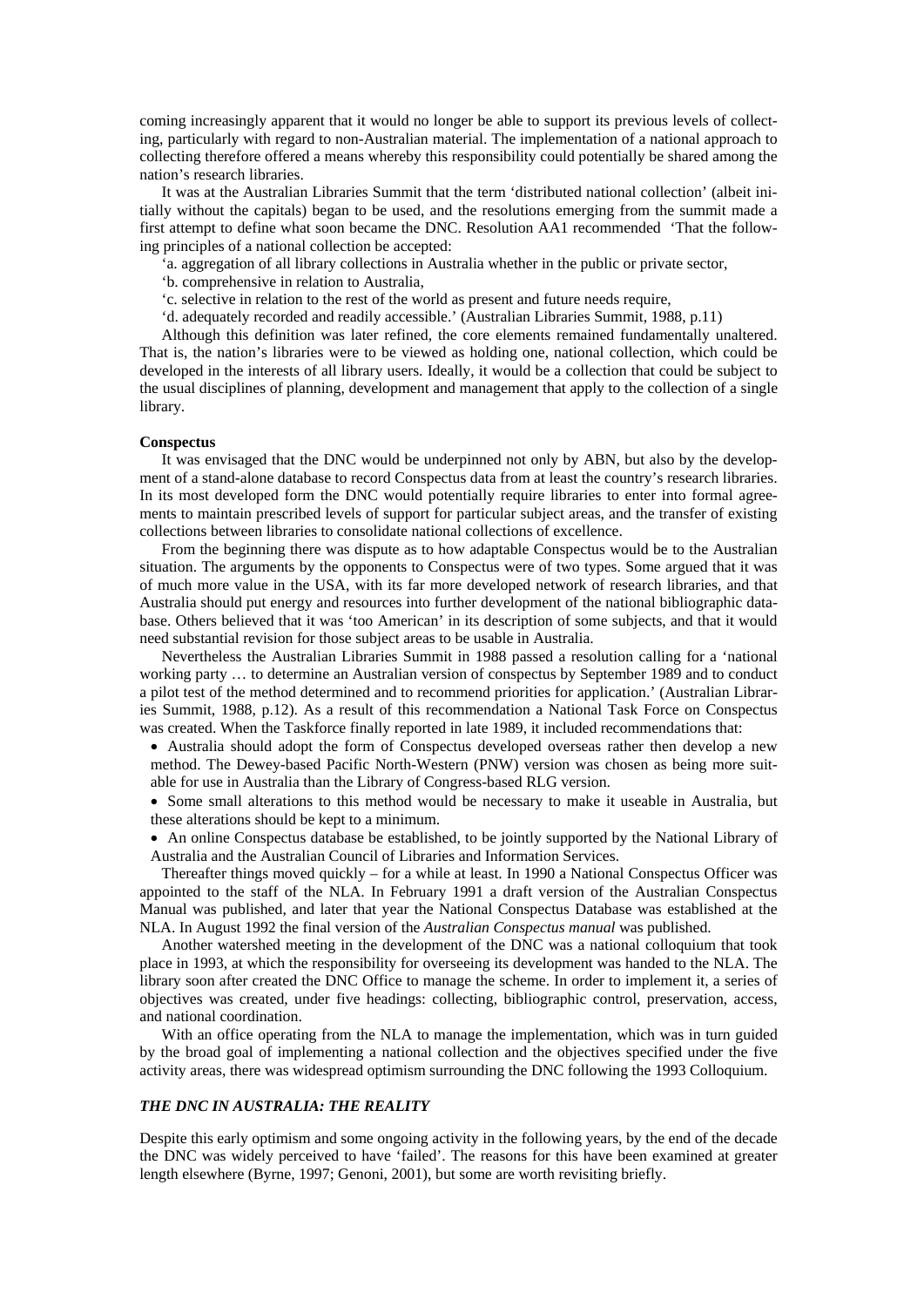Firstly, it soon became apparent that the Conspectus database would never materialize – at least with the completeness that was necessary. A number of research and other libraries did complete Conspectus evaluations and descriptions of their collections, but managers of some of the larger university and state libraries refused to commit themselves to the task. In a situation where the value of this approach was already under question, the failure of some research libraries to produce Conspectus data was a severe setback to the prospect for national cooperation. When it became clear that the Conspectus database would not achieve the degree of coverage that was needed, the commitment of participating libraries also began to falter, and by the late 1990s Conspectus activity had virtually ceased.

#### **The National Library of Australia**

Secondly, the transfer of responsibility for the management of the DNC to the NLA was an unfortunate piece of timing. At a time when the NLA was supposedly providing leadership to the national collecting activity it found itself dealing with severe internal problems. Some of these related to further reductions in purchasing capacity, which forced the library to continually review its own collecting priorities, but perhaps more important was a troubled attempt to redevelop the aging ABN. Progress towards the development of a new system proceeded through the mid-1990s, engaging the library in a substantial outlay of time and money. The initial redevelopment attempt collapsed, and the NLA was under considerable financial and political strain as the process was restarted. The redevelopment has since been completed on a more modest scale than proposed originally, and ABN has now been reborn as Kinetica. There is no doubt, however, that the problems with the redevelopment were a major distraction for the NLA during a period when energetic leadership was important to the success of the DNC.

Also detrimental to the development of the DNC was the renewed focus on local collection priorities that resulted from the continuing decline in the purchasing capacity of Australian research libraries. This was partly the result of the ongoing price escalation of scholarly journals which has affected libraries everywhere, but the impact of these price rises was felt more keenly in Australia than in most countries, because of the ongoing devaluation of the Australian dollar (\$A) against the major currencies which were used for the pricing of most academic literature. At December 1983, when the \$A was 'floated' against international currencies, it had a value of 95 US cents. Throughout the late 19880s and 1990s the value trend for the \$A was consistently downward. For most of 2001 it hovered just over the 50 US cent mark, slipping at times to below 49 cents.

Australian research libraries have responded by severely culling periodical collections over the last decade. According to one estimate, in the five years up to 1998, the total number of journals acquired by Australian universities declined from 200,666 to 112,974 (Steele, 2000a, p.99). Many libraries have made additional cancellations since then.

In this environment, which one might at a first glance assume would lead to increased cooperation in order to combat the dwindling supply of journals, many libraries have reacted by becoming increasingly defensive about their local collecting agendas. National priorities became a luxury at a time of unprecedented pressure in meeting the needs of primary users, and as a result very few of the envisaged formal collecting agreements were actually finalized. In many cases what had seemed to be achievable in the abstract, proved to be unachievable in reality.

In this regard the DNC faced a problem common to other broad-based cooperative programmes. That is, although they are often instituted as a means of countering declining purchasing power by sharing the responsibility to collect peripheral material, in hard times libraries are forced to focus on core materials designed to meet local needs. The basis of the intended cooperation – developing complementary collections of little used research material – is therefore lost.

In giving priority to collections of core material and shifting to access rather than ownership for less used research material, Australian librarians were enticed by the promise of the emerging technological solutions, in particular those technologies that promised supply from international commercial document supply services at competitive prices, and with response times which outperformed those offered by traditional library sources. This led many Australian librarians to question the wisdom of having national collection policies at a time when information supply was becoming increasingly 'internationalized'.

A related reason that is sometimes given for the failure of the DNC is that the concept was designed for print-based collections, and yet its introduction coincided with the increased acquisition of digital material. As early as the 1993 DNC Colloquium warning had been given of the need to develop an 'electronic DNC' (Crook, 1993, p.7). The concept of the DNC remained, however, firmly enmeshed with ownership of the physical object. While other forms of library cooperation, in particular those involving access to bibliographic data and to non-returnable copy, were transformed by digital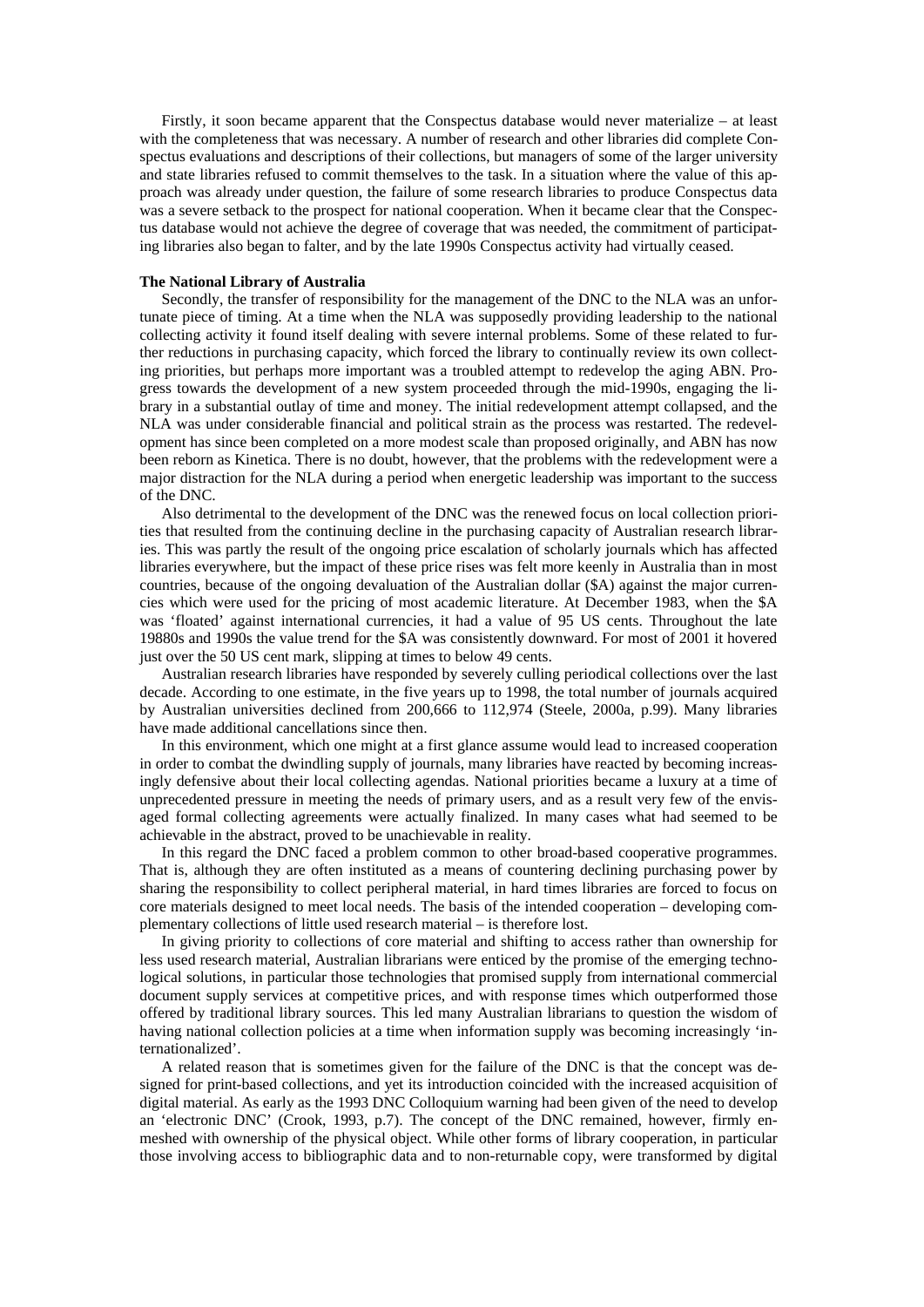technology, little headway was made in bringing about similar transformations in the forms of collaboration needed to reinvent the DNC.

#### **The end of the DNC**

Although there was no point of decision by the Australian library community to end its commitment to the DNC, it seems to have been slowly eroded by the shortage of resources and a growing frustration at the lack of progress. By 1997 the NLA had disbanded the DNC Office, and its reduced functions had been subsumed elsewhere within the organization. In the same year the National Scholarly Communications Forum hosted a Round Table meeting on the DNC. The then President of the Council of Australian University Librarians, Alex Byrne, gave a keynote address, pointedly titled 'After the DNC', in which he declared that its achievements to date had been 'precious few' (Byrne, 1997).

That meeting in 1997 indirectly marked the end of the DNC, although the notion of cooperative collecting lingers as an ideal in Australia. The late 1990s saw some activity around a proposal referred to as JANUS, largely driven by the academic library sector, which was an attempt to revamp the notion of national collecting by focussing on hybrid collections of subject excellence. The JANUS proposal failed to proceed beyond the concept stage. Further national information infrastructure initiatives are being pursued in areas relating to document delivery and shared storage, but it is electronic rather than print sources which attract most attention and resources. The Council of Australian University Librarians has largely separated its interests from those of the NLA, and the concept of a national collecting plan for print-based material has, for the time being at least, slipped from the agenda.

# *INTERNATIONAL DEVELOPMENTS*

As interest in the DNC waned in Australia during the second half of the 1990s, other national initiatives emerged both in Australia and in other countries. Many of these focused on shared access to electronic sources. As libraries developed various models of consortia-based acquisitions, it was a natural to move towards consortia operating at the national level. At their most ambitious these plans included the agreement of 'national site licences' for the distribution of electronic products.

For the most part national site licensing initiatives have been led by the higher education sector, sometimes in conjunction with relevant government agencies. Given the advantages of already established networks with shared interests, a more homogeneous user group, and a narrower range of collecting priorities, academic libraries have generally been quicker than their national library counterparts to seize the opportunities offered for licensing projects on a national scale.

Collaborative projects with regard to print-based material have continued. Many of these are limited to particular formats (e.g. newspapers), operate on a regional basis, or are confined to area studies, perhaps the subject field that is most amenable to cooperation. Generally research libraries seem content to proceed with their collection development in the knowledge of associated activity in related libraries, but they demonstrate little enthusiasm for wide-ranging or formal cooperative programmes. Details of current and recent forms of cooperation in a number of countries can be found in the report prepared by the Higher Education Consultancy Group (2002), *Barriers to resource sharing among higher education librarie*s.

Given the shift of emphasis to broad-based licensing projects, often on a national scale, and the lessons seemingly implied by the demise of the DNC in Australia, the recent emergence of a new push for a distributed national collecting agenda for print based material runs somewhat against the grain. This is, however, the situation in the UK, where momentum for the implementation of a 'distributed national collection', very similar in conception to the Australian model, has been building for several years.

# *THE DNC IN THE UNITED KINGDOM: THE CONCEPT*

The UK has been similar to other nations during the 1990s, in that there has been substantial activity around the development of models of shared access to digital material. This, and other issues related to library services for the UK higher education sector, received substantial attention in the wake of the report by the Joint Funding Councils' Libraries Review Group (1993), the so-called Follett Report. It included recommendations aimed at improving cooperation among higher education libraries, and in particular at using emerging information technologies to support the transfer of research information between libraries and universities. One outcome was the emergence of the Higher Education Funding Councils' Joint Information Systems Committee (JISC) as an important influence in the development of library services for research communities in the UK.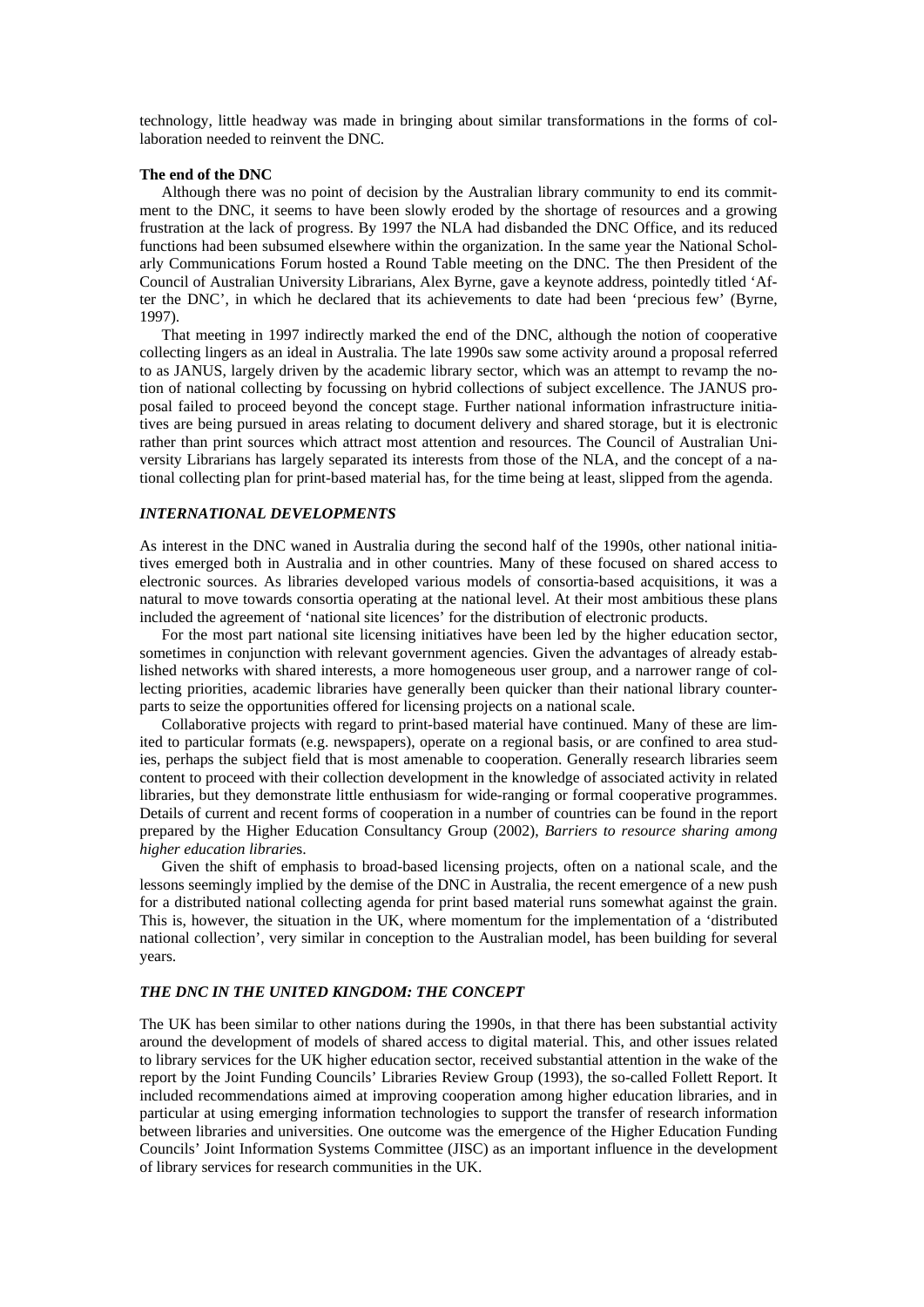From the work of JISC came the Distributed National Electronic Resource (DNER), created with a view to developing a large-scale collecting and access programme for digital material. As JISC's Chris Rusbridge has noted, the concept was based at least in part on the Australian experience with the DNC.

JISC… borrowed from and adapted another Australian idea: the Distributed National Collection. This became for us the Distributed National Electronic Resource. Initially this expressed two simple ideas. First was the notion that the provision of digital resources should be physically distributed for redundancy and avoidance of single-point-of-failure reasons. Second was the belief that the collections offered should fit within a national framework: the JISC Collections Policy. (Rusbridge, 2000,  $12)$ 

Where the DNER offered a significant departure from the Australian DNC was in its emphasis on electronic materials. Whereas the DNC had in part begun to appear redundant because of its failure to incorporate electronic material into its concept of 'collections', the DNER bypassed the issue of printed materials in favour of an approach that concentrated on portal access to electronic sources.

JISC has also been responsible for national site licensing in the UK, through the offices of the National Electronic Site Licensing Initiative (NESLI). NESLI was established in 1998, after several years conducting trials sponsored by the four UK higher education funding bodies, in order to manage a rapid transition to electronic sources for a range of academic/research material.

#### **The British Library**

It was not only the higher education sector which was looking to modify its collecting practices during this period; changes were also under way at the BL. These would see a shift in the library's priorities and the emergence of a UK version of a distributed national collection for print material. The changes commenced in earnest in 1998, when the BL conducted a major strategic review. As an outcome of this review process the library arrived at a similar position with regard to its ability to collect comprehensively as the NLA had reached a decade earlier. When released in 1999, the BL's strategic plan for 1999-2002 announced that 'It should be recognized formally that collecting in all subjects, all languages, and from all nations cannot be sustained', and that 'The library should seek to develop partnership arrangements with other institutions which would enable a more distributed approach to collection development.' (British Library, 1999)

The strategic plan also announced the creation of a Cooperation and Partnership Programme, under which the BL would seek to enter into cooperative arrangements with libraries from all sectors with a view to distributing the load of providing the nation with a comprehensive research collection.

One of the first outcomes of this strategy was that during 1999 the British Library moved to create a body with responsibility for examining ways in which cooperation between it and the higher education sector could be enhanced. This body, the Higher Education/British Library Taskforce took as one of its tasks the rationalization of collecting practices. This resulted in the preparation of a report, *Coordinating the distributed national collection of research resources,* which recommended the creation of a distributed national collection of print material for the UK (Higher Education/British Library Taskforce, 2001)

The justification given for the creation of a distributed national collection echoed in almost every respect the arguments presented in Australia a decade earlier. The report announced that UK researchers were 'already reliant on a *de facto* distributed national collection' and pointed to the usual factors, including the increased output of scholarly publishing and the rising cost of acquiring scholarly publishing as the driving force behind the recommendations. The report concluded that:

The aims of a co-ordinated distributed national collection (DNC) of research resources would be, through cooperation, formal partnership arrangements and appropriate governance mechanisms, to ensure that UK researchers, inside and outside of HE, have available to them, within their own institutions and in the collections of others, the full range and extent of printed research material they require. (Higher Education/ British Library Taskforce, 2001)

The key recommendations of the report included:

• the creation of an independent 'office for the distributed national collection' to act as 'a facilitator and broker, be an advocate for DNC-type activity, and also function as a hub for dissemination',

• that the distributed national collection would be restricted to print material, but it should interface 'seamlessly with the Distributed National Electronic Resource',

• that activity would extend beyond the HE sector and incorporate all research collections irrespective of the library in which they were held,

- that future work should take place in four key areas of collaboration:
- i. building the national map of research collections
- ii. developing an enabling infrastructure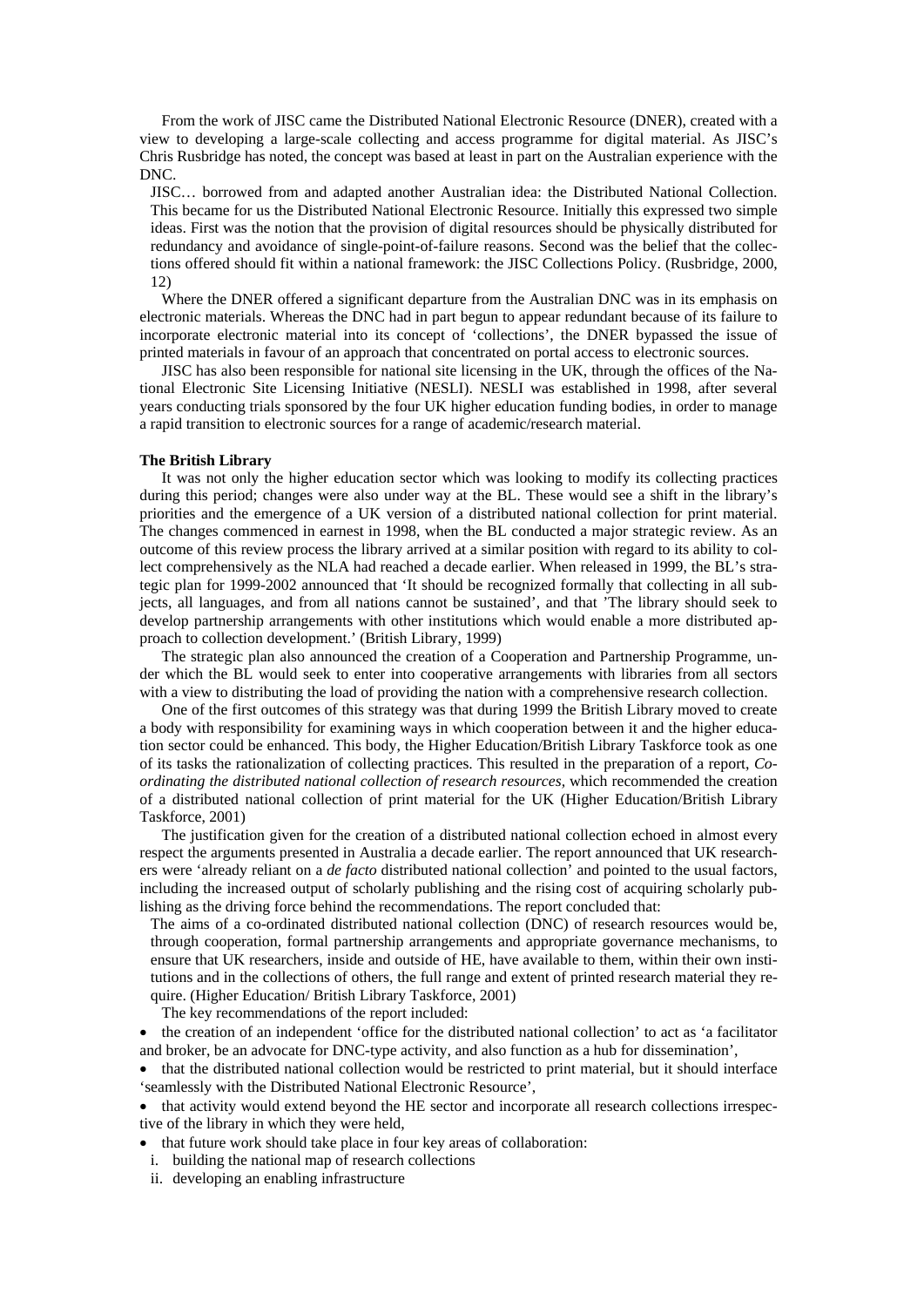iii. establishing discipline-based agreements of co-operation and disclosure of research resources,

iv. 'access funding', to support access to collections which do not currently have a 'mission to serve the general public'.

In concept the proposal is very similar to the Australian DNC. Indeed it is surprising that the report makes no reference to the Australian experience, although one may read into the recommendations made with regard to funding that some lessons have been taken from the problems encountered in Australia. The report included an estimate that the DNC would cost approximately £9 million a year to administer in the first three years. This did not include any allocation for acquisitions, and was intended only to fund the establishing of the office plus work in the four key areas of collaborative work.

In the wake of the HE/BL report the BL has continued to promote the concept of a distributed national collection for the UK. It issued a revamped strategic plan in 2001, *New strategic directions*, which made it clear that distributed collecting responsibilities based on formal agreements would be the cornerstone of its future collection development activity. The library concluded that 'The distributed approach to collecting and access has the potential to lead to very considerable benefits to users and institutions' (British Library, 2001).

#### **Research Support Libraries Programme**

The other major strands of recent activity have been those conducted by the Research Support Libraries Programme (RSLP) and the Research Libraries Support Group (RLSG). The RSLP was commenced in 1998, jointly funded by the higher education funding bodies for England, Wales, Scotland and Northern Ireland. It was instituted with the goal of optimizing the conditions for research support in UK libraries. Its work to date includes conducting a feasibility study (in conjunction with JISC and the British Library) which examines the prospects of establishing a national union catalogue for the UK, and commissioning a major report, *Barriers to resource sharing among higher education libraries*. (Higher Education Consultancy Group, 2002)

The RSLG was formed in 2001, bringing together senior members of the library and research communities with the responsibility of advising the HE Funding Councils, the British Library and the national libraries of Scotland and Wales on 'a national strategic framework and mechanisms for promoting collaboration in, and integration of the development and provision of library collections, their long-term management, and services to support research.' (Research Support Libraries Group, 2001)

The RSLG has indicated it will issue a report in mid-2002 which will make proposals for a national strategy for library services to research communities. The final shape of the distributed national collection as it is implemented in the UK will in all likelihood be determined by the contents of this report.

# *THE DNC IN THE UK: THE REALITY?*

Supporters of a distributed national collection for the UK can take heart from the fact that the proposal as it has currently been presented in the HE/BL report has some advantages over its Australian predecessor. Some of the problems that undermined the DNC in Australia were, as described above, due to local 'political' or economic circumstances and therefore will not be replicated in the UK. Other problems may well be reduced by systemic differences in the research library sectors in Australia and the UK, and there are others still that can be addressed by providing improved infrastructure, financial or management support.

#### **UK advantages**

One important recommendation from the HE/BL taskforce with regard to management of the UK distributed national collection was that the responsible office should 'be independent of all the main players' - an independence which will of course be achieved only if the office is supported by an appropriate funding source. Such independence is necessary in order that the office be seen to be operating in the interests of all stakeholders, and to ensure that it does not become distracted or subverted by other – perhaps competing – agendas within a parent organization. Given the lack of other organizations with the authority or resources to accept the task, it was necessary that the NLA was given direct responsibility for the DNC in Australia. In hindsight, however, this would seem to have been an inadequate solution at a time when the NLA was increasingly distracted by other priorities.

There is also reason to be optimistic about the prospects for distributed national collecting in the UK by identifying some of the differences in existing infrastructure. The more established network of research libraries in the UK, including a number outside the higher education/national library nexus, means that the task can be more widely and equitably distributed. Although this broader base of re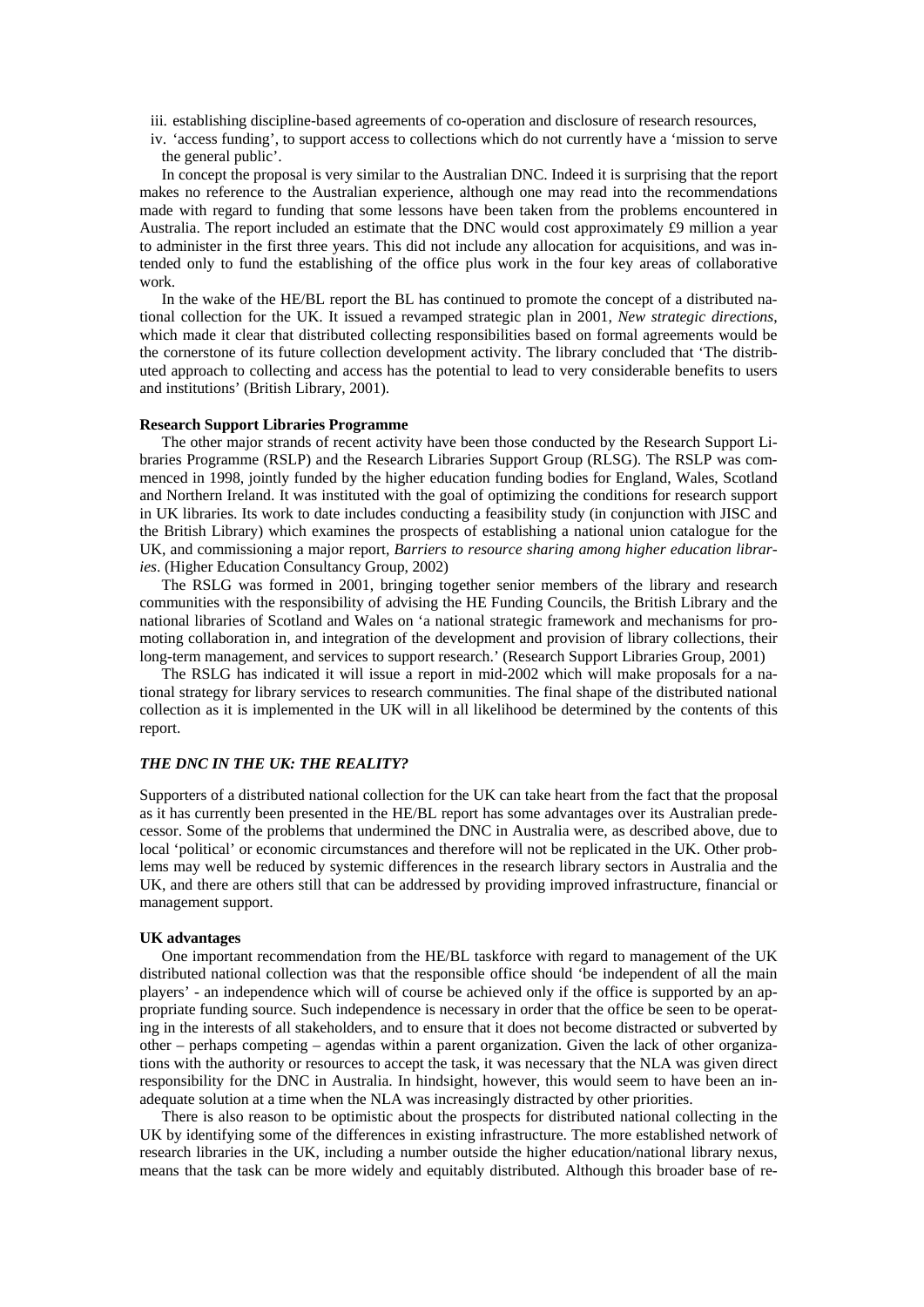search collections may introduce some problems in terms of the number of collecting and access agreements that need to be reached, it is feasible that a viable distributed national collection could be implemented without all potential participants being party to such agreements.

Issues of access are also more likely to be overcome in the UK. Australia was hampered in this regard by the distances involved. Although efforts were made to underpin the DNC by improvements to the document delivery systems, this does not prove effective for all types of research material. Researchers will inevitably require personal access to major collections, and this is more achievable given the much more geographically proximate nature of UK collections.

In one respect, however, access may be more of a problem in the UK. Research collections in Australia are for the most part held by publicly funded institutions which have reasonably liberal access conditions, particularly for *bone fide* researchers. Many substantial research collections in the UK are held in privately financed libraries which currently have much stricter access conditions. UK researchers will therefore be encouraged to see the priority which has been given to overcoming access problems in the discussions thus far.

The existing infrastructure for document delivery in the UK is also better equipped to underpin a distributed approach to collecting than was the case in Australia. That the British Library, through the services of its document supply and lending service at Boston Spa, will continue to serve the UK as a source of first or second resort means that there is an excellent foundation on which to establish a network of ownership and supply of specialized collections of little used research material. Individual libraries are less likely to feel threatened by the prospect of unsupportable demand for copying and external lending, and users will be comforted by the knowledge that the majority of their needs will continue to be met by a service with an established reputation for excellence. Although the distributed supply and lending system operating in Australia has served the country well, it would not be a first choice strategy when seeking to implement a model where a greater number of user needs must be met by access rather than local ownership.

A further departure from the Australian model of supporting a distributed national collection was heralded in the HE/BL taskforce report's rather surprising conclusion that 'There is no single, wellestablished, technique for describing research collections'. The report makes only one very brief mention of Conspectus, and seems to envisage the use of the Conspectus methodology for *assessing* collections, accompanied by the development of a new method for *describing* collections. This may well be justified. The Conspectus description levels have been subject to criticism for both their lack of precision and the difficulty in adapting them to suit hybrid or primarily electronic collections. In 1997 the NLA developed more 'user-friendly' collection level descriptions, but by that time Conspectus was already in decline in Australia. UK work on the development of a new method for collection description commenced in mid-2001 with the establishment of the Collection Description Focus, group jointly funded by RSLP, the BL and JISC. (Johnston and Robinson, 2002).

One might also note a difference between the Australian and UK versions of distributed national collecting in their attitude to self-sufficiency. As noted earlier, Australians have had a long held belief in the virtue of national self-sufficiency with regard to their information needs, despite acknowledging that even a coordinated national collection would not meet this goal. As John Shipp stated in a 1997 review of the DNC, 'There remains a fixation … with self-sufficiency, if not within institutions, then certainly at a national level'. (Shipp, 1997). This 'fixation' may have helped give birth to the concept of the DNC, but it also served to undermine it as it became clear that even a fully realized DNC in Australia would fall well short of providing self-sufficiency. The proposal for the distributed national collection for the UK, however, seems to question whether 'categories of last resort 'just-in-case material' in particular disciplines or languages need to be held within the UK at all'. (Smith, 2000, p.259) It will certainly be easier to reach a clear-headed plan for a distributed national collection if the goal is meet the needs of researchers through a carefully planned mix of national ownership and international access, rather than embarking on a futile attempt to collect everything that researchers might possibly require.

#### **Significant challenges**

Despite these advantages in the UK, the problems of implementing a distributed national collection remain significant. In *New strategic directions*, the British Library declared that 'Notwithstanding the potential benefits, we do not underestimate the challenges of the distributed approach to collecting and access. New arrangements will be complicated to manage, will take time to put in place and will demand commitment from participating institutions. The greatest challenge may be in obtaining the initial acceptance needed from users.' (British Library, 2001)

The nature and extent of the challenges have been carefully examined in the report *Barriers to resource sharing among higher education libraries*, prepared for the RSLP. The report looks at varying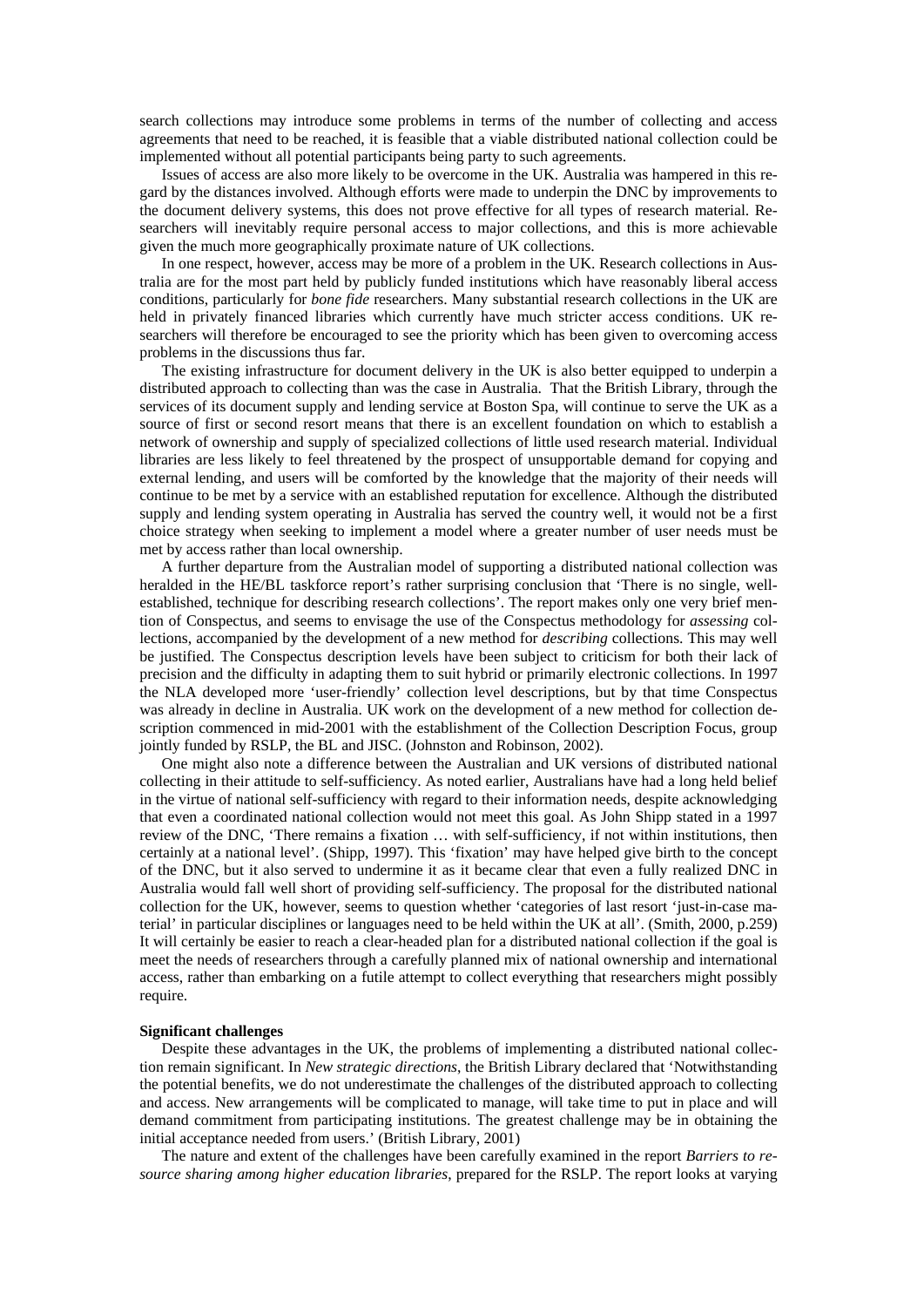levels of resource sharing, identifying a three-tiered model consisting of collaboration, resource sharing and 'deep resource sharing', defined as 'collaboration between or among libraries in which institutional autonomy in service provision is in some degrees surrendered, and which involves some degree of risk' (Higher Education Consultancy Group, 2002, p.14). It is willingness by research libraries to undertake deep resource sharing that is required to support a distributed national collection.

It is an oddity of the report that although it includes an international survey of collaborative activity, including several past and present attempts in Australia, it makes no mention of Australia's experience with the DNC. The report also concludes that 'No published work has been found on "deep resource sharing"' (p.14). Although that *term* has not appeared in the Australian context, the *concept* was central to the considerable body of DNC-related literature which was published both before and after the scheme's development.

The report is important, however, in that it nominates a variety of technical, administrative, financial, legal and staffing barriers to resource sharing, and generally it is quite pessimistic about the prospects for deep resource sharing amongst higher education libraries. Two recommendations warrant particular note. Recommendation 7 states that 'Growth in genuinely collaborative collection management would probably be the best indicator of deep resource sharing. However, we are doubtful that change can be brought about in this area if any initiative is left as voluntary, and recommend that the RSLG and the funding bodies consider the case for central action and associated incentives. (p.78). And Recommendation 11 reads in part 'A high profile, centrally coordinated, programme to develop the DNC with an associated programme to effect discovery of, access to, and the availability of materials is necessary.' (p.78)

The report's authors are clearly pessimistic about higher education institutions taking the initiative with regard to, or even supporting, the implementation of a distributed national collection They acknowledge the extent of the cultural shift required, and observe that 'many librarians are reluctant to engage in deep resource sharing activities' (76).

If the British Library is to push ahead with a distributed national collection, it is therefore clear that a key challenge remains in convincing research libraries and their parent bodies that entering into formal agreements will eventually produce advantages for themselves and their users. This was not achieved in Australia. As Colin Steele (2000) has concluded, 'Australia's experience with the Distributed National Collection … reveals that even with the best will for cooperative mechanisms, institutions will not abrogate their individual rights for national interest'. It will be crucial to the success of a UK DNC that research libraries are persuaded to look beyond the pressure to satisfy immediate demand, and to commit themselves to helping to implement a research collection infrastructure that meets the needs of researchers over the long term. This requires good faith on the part of such libraries, evidenced by a willingness to be committed to and to honour formal agreements, to guarantee the necessary levels of access, to undertake the required collection assessment and description activity, and to trust that other libraries will do likewise. Despite the push for a distributed national collection being given by the Higher Education / BL taskforce, the BL is the only individual research library which has to date given a public commitment to the concept. Its premier task therefore is to obtain similar commitments from a critical mass of higher education and other research libraries.

Even if the requisite change of culture is achieved, it will not be sufficient to ensure the successful implementation of a distributed national collection unless adequate funding is secured. The Australian DNC was severely hampered by failing to obtain independent funding either for the management of the scheme or for the support of libraries undertaking particular collecting responsibilities. In the past decade, however, governments in the UK (and elsewhere) have demonstrated a greater willingness than their Australian counterpart to fund large-scale information infrastructure. The implementation of a successful distributed national collection in the UK will depend on funds being provided which are additional to the recurrent funds given in support of the nation's research collections. It is encouraging to see that estimates from the HE/BL report acknowledge the need for substantial seeding money, although financing an office for a distributed national collection and providing assistance with access and collection description will not by themselves achieve adequate levels of collecting. Using the Australian experience as a guide, it is apparent that targeted funds must be provided to support and enhance collecting by libraries undertaking particular subject responsibilities within a distributed system.

# *CONCLUSION*

As indicated above, broad-based cooperative collecting programmes for print material are currently unfashionable, and some commentators question whether there is any role for such collecting in the current environment (Shreeves, 1997; Line, 2000). Others, however, are more optimistic – acknowl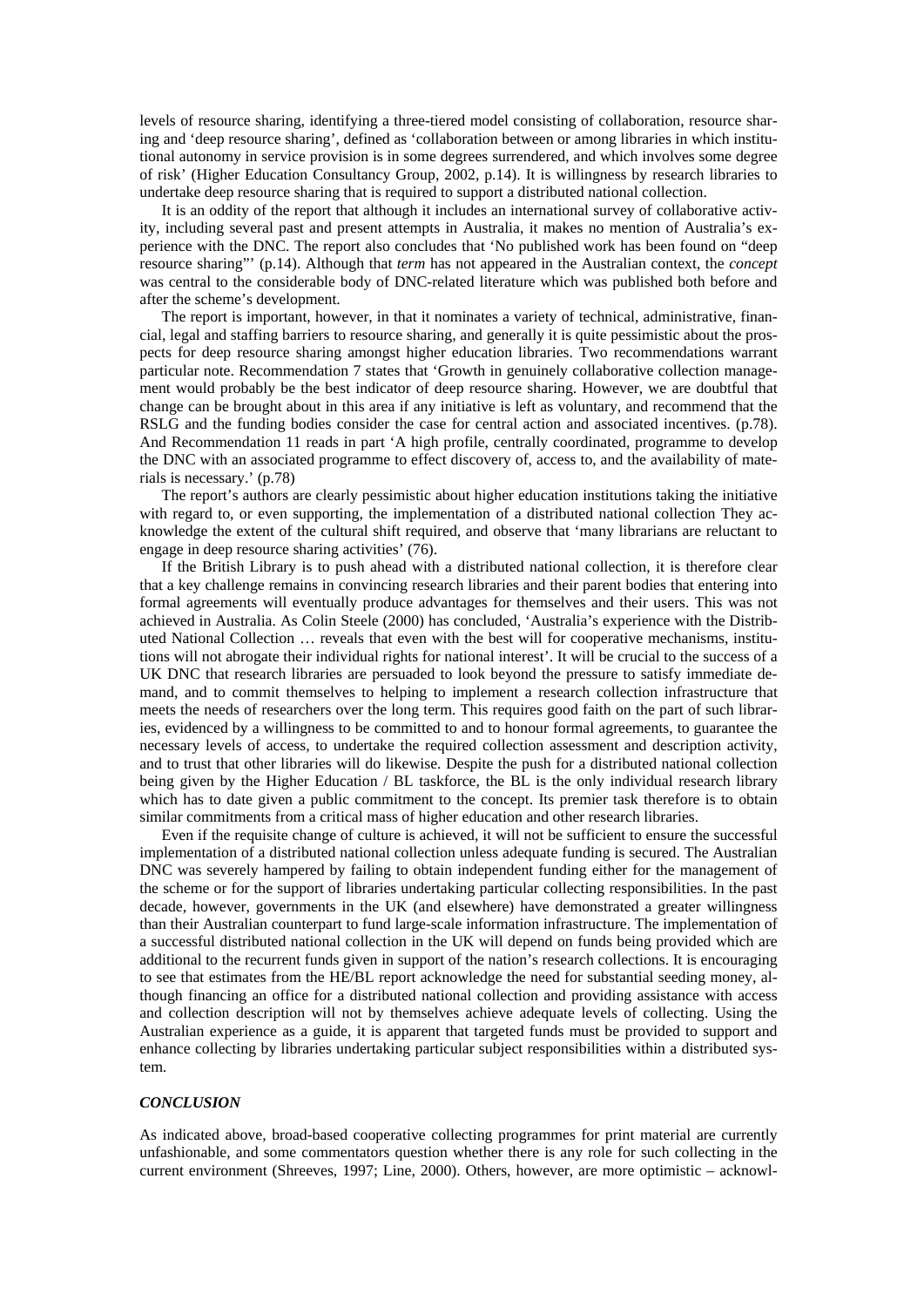edging the challenges while arguing that the benefits of broad-based cooperation can be worthwhile. 'Effective collaboration (in collecting) is often easier to bring about with a smaller group of institutions, although this should not hinder us in our efforts to create new, more sophisticated models.' (Jakubs, 2000).

With its advocacy for a distributed national collection the BL has now embarked on the creation of a 'more sophisticated' model, even if it is not one which is necessarily 'new'. The library's success or otherwise with this endeavour will be closely watched. As the collection development expenditure by research libraries inexorably shifts towards the acquisition of electronic product, these same libraries will be looking more keenly than ever at ways in which the collecting of print material can proceed in a manner which guarantees in so far as possible that immediate and future needs of researchers are met.

It may well be that the model of a distributed national collection, despite its perceived 'failure' in Australia and the substantial challenges it faces in the UK, will yet be rehabilitated.

# *ACKNOWLEDGEMENT*

I would like to acknowledge the contribution made by my friend and colleague Margaret Jones, Librarian, Murdoch University, who made valuable comments on drafts of this article.

### *REFERENCES*

Australian Libraries Summit (1988) *Final report*. Canberra: National Library of Australia, 1988.

British Library (1999*) Strategic plan, 1999-2002: the outcome of the library's 1998 Strategic Review*. <http://www.bl.uk/pdf/stplan.pdf> (visited 10.3.02).

British Library (2001) *New strategic directions*. <http://www.bl.uk/pdf/strategy.pdf>(visited 10.3.02).

- Byrne, Alex (1997) 'After the DNC: establishing a sustainable information environment for research and scholarship in Australia' (paper presented at the National Scholarly Communication Forum, Round Table No 7, the Distributed National Collection).<http://www.anu.edu.au/caul/nscf/byrne.htm> (visited 10.3.02).
- Crook, Alison (1993) 'The Distributed National Collection: an overview' *Australian Library Journal*, 42(1), pp.3-8.
- Genoni, Paul (2001) 'Slouching towards Calvary: whereto the national collection?' *Australian Academic and Research Libraries*, 32(2), June 2001, pp.69-81.
- Higher Education/ British Library Taskforce (2001) *Co-ordinating the Distributed National Collection of research resources*. <http://www.bl.uk/concord/blhe-about.html>(visited 10.3.02).
- Higher Education Consultancy Group (2002) *A report to the RSLP on barriers to resource sharing among higher education libraries*.<http://www.rslp.ac.uk/circs/2002/barriers1.doc> (visited 21.3.02)
- Jakubs, Deborah (2000) 'Cooperative collection development in retrospect and prospect: the view from North America.' (paper presented at the Collaborative Collection Development Conference, Bundoora, Australia, December 4, 2000). [http://www.caval.edu.au/Services/deborah\\_jacubs.html](http://www.caval.edu.au/services/deborah_jacubs.html) (visited 10.3.02).
- Johnston, Pete and Robinson, Bridget (2002) *Collections and collection description. Briefing paper 1*. http://www.ukoln.ac.uk/cd-focus/briefings/bp1/bp1.pdf (visited 10.3.02).
- Joint Funding Council's Libraries Review Group (1993) *Report*. Bristol: HEFCE. [Follett Report]
- Line, Maurice B. (2000) 'Is national planning for acquisitions and document supply still valid?' *Interlending & Document Supply*, 28(4), 192-194.

Research Support Libraries Group (2001) *Terms of reference*. <http://www.rslg.ac.uk/about/terms.asp> (visited 22.3.02)

- Rusbridge, Chris (2000) 'Dealing with diversity: hybrid libraries and the Distributed National Electronic Resource', in: *Books and bytes: technologies for the hybrid library, Victorian Association of Library Automation 10th Biennial Conference proceedings*. Melbourne: VALA, 2000, pp.1-17.
- Shipp, John (1997) 'Identifying the issues.' (paper presented at the National Scholarly Communication Forum, Round Table No 7, the Distributed National Collection), <http://www.anu.edu.au/caul/nscf/shipp7.htm>(visited 10.3.02).
- Shreeves, Edward (1997) 'Is there a future for cooperative collection development in the digital age?' *Library Trends*, 45(3), Winter 1997, pp.373-390.
- Smith, Geoff (2000) 'Cooperative collection development: a UK national library perspective', in: Wolf, Martin T. and Bloss, Marjorie E. (eds) *Creating new strategies for cooperative collection development*. New York: Haworth, 2000, pp. 251-262.
- Steele, Colin, (2000a) 'Booked to die?: Australia's information future'. *Journal of Librarianship and Information Science*, 32(3), September 2000, pp.99-103.
- Steele, Colin (2000b) 'Library and information infrastructure: international strategic initiatives: a discussion paper prepared for the Coalition for Innovation in Scholarly Communication.' <http://www.anu.edu.au/caul/cisc/proj4final.doc> (visited 10.3.02).